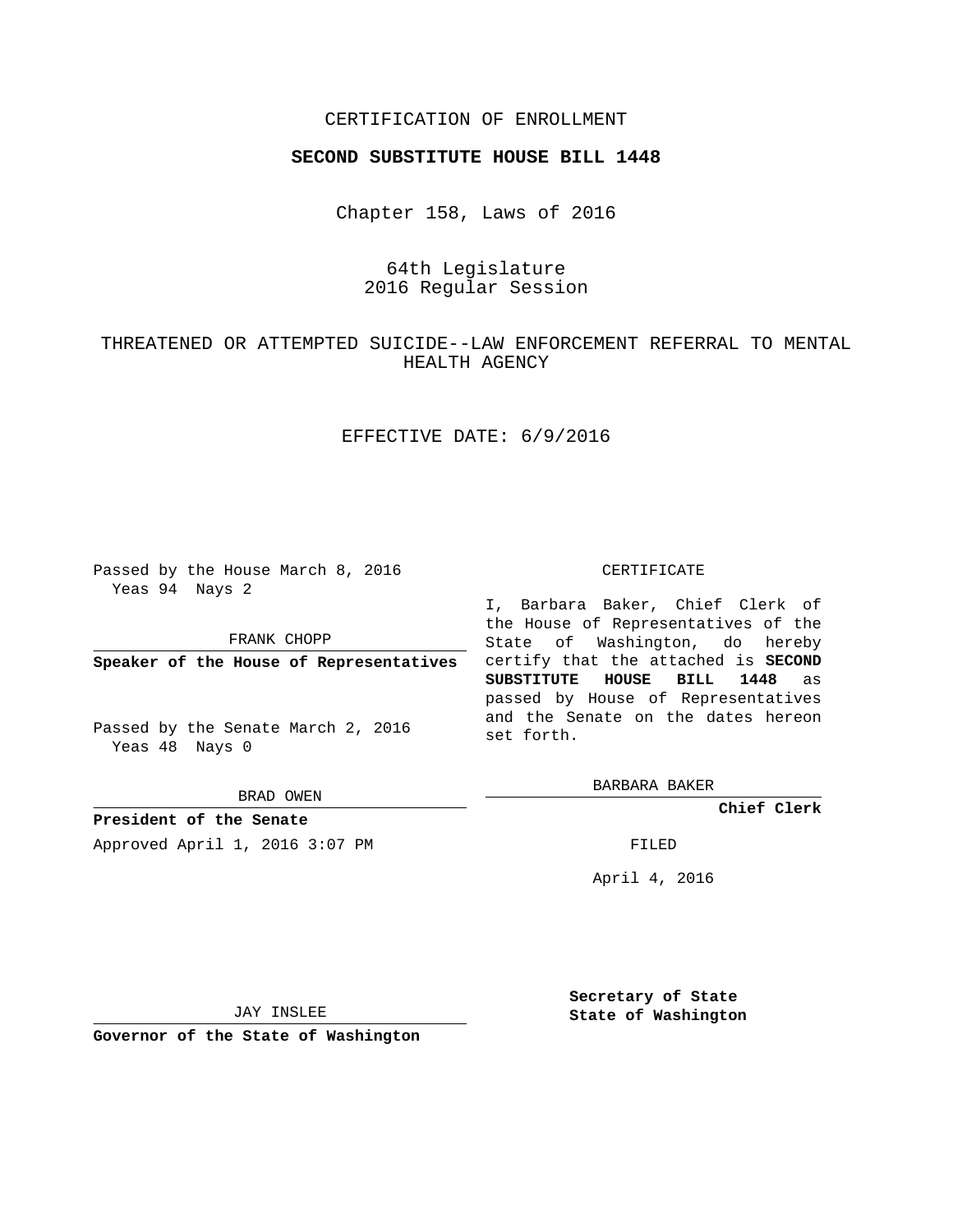## **SECOND SUBSTITUTE HOUSE BILL 1448**

AS AMENDED BY THE SENATE

Passed Legislature - 2016 Regular Session

# **State of Washington 64th Legislature 2016 Regular Session**

**By** House Judiciary (originally sponsored by Representatives Riccelli, Holy, Parker, Ormsby, Caldier, Hayes, Jinkins, Walkinshaw, Gregerson, Appleton, Ryu, McBride, and Shea)

READ FIRST TIME 01/28/16.

 AN ACT Relating to procedures for responding to reports of threatened or attempted suicide; amending RCW 71.05.120; adding new sections to chapter 71.05 RCW; and creating new sections.

BE IT ENACTED BY THE LEGISLATURE OF THE STATE OF WASHINGTON:

 NEW SECTION. **Sec. 1.** The legislature finds that law enforcement officers may respond to situations in which an individual has threatened harm to himself or herself, but that individual does not meet the criteria to be taken into custody for an evaluation under the involuntary treatment act. In these situations, officers are encouraged to facilitate contact between the individual and a mental health professional in order to protect the individual and the community. While the legislature acknowledges that some law enforcement officers receive mental health training, law enforcement officers are not mental health professionals. It is the intent of the legislature that mental health incidents are addressed by mental health professionals.

 NEW SECTION. **Sec. 2.** A new section is added to chapter 71.05 18 RCW to read as follows:

 When funded, the Washington association of sheriffs and police chiefs, in consultation with the criminal justice training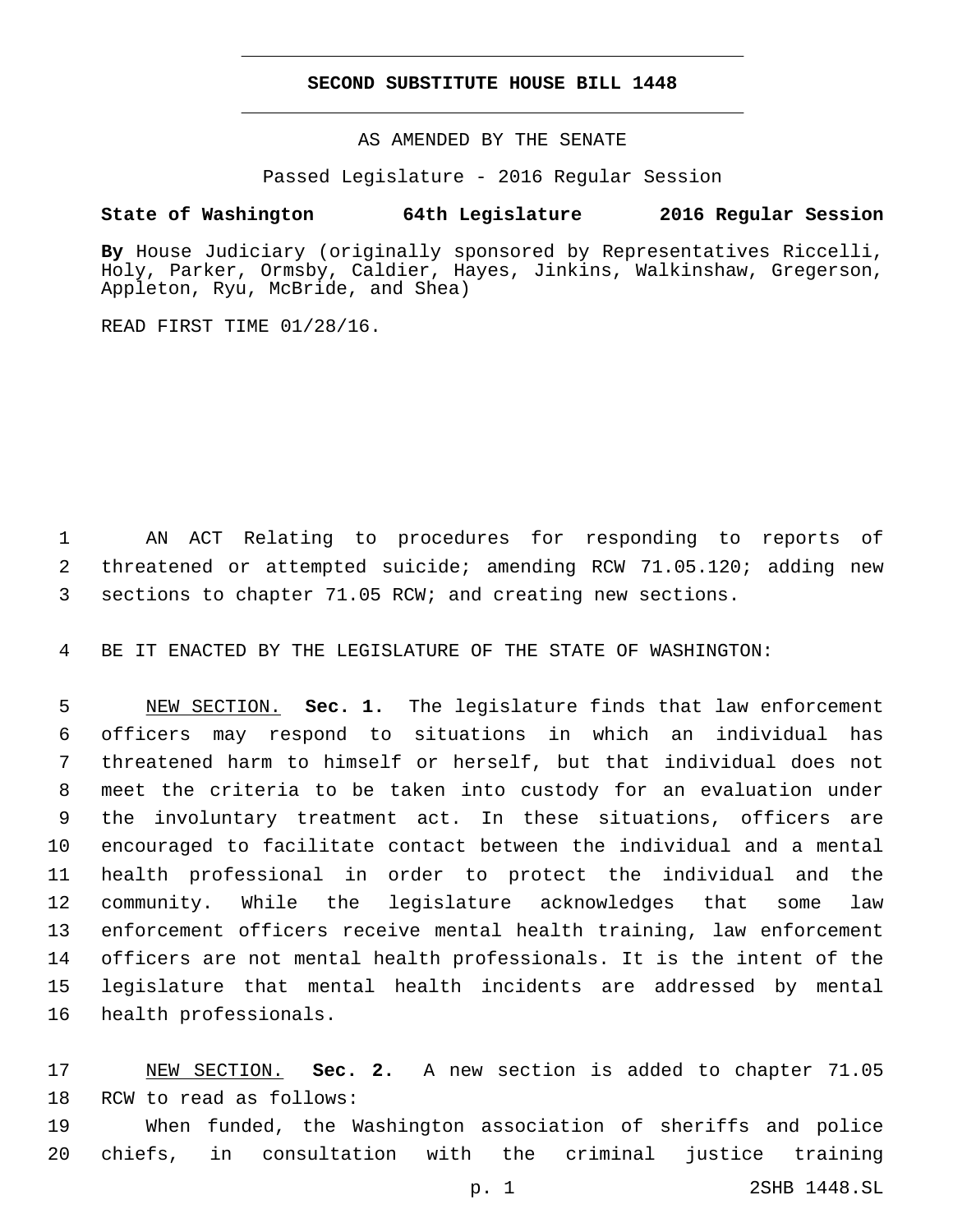commission, must develop and adopt a model policy for use by law enforcement agencies relating to a law enforcement officer's referral of a person to a mental health agency after receiving a report of threatened or attempted suicide. The model policy must complement the criminal justice training commission's crisis intervention training curriculum.6

 NEW SECTION. **Sec. 3.** A new section is added to chapter 71.05 8 RCW to read as follows:

 By July 1, 2017, all general authority Washington law enforcement agencies must adopt a policy establishing criteria and procedures for a law enforcement officer to refer a person to a mental health agency after receiving a report of threatened or attempted suicide.

 **Sec. 4.** RCW 71.05.120 and 2000 c 94 s 4 are each amended to read as follows:14

 (1) No officer of a public or private agency, nor the superintendent, professional person in charge, his or her professional designee, or attending staff of any such agency, nor any public official performing functions necessary to the administration of this chapter, nor peace officer responsible for detaining a person pursuant to this chapter, nor any county designated mental health professional, nor the state, a unit of local government, or an evaluation and treatment facility shall be civilly or criminally liable for performing duties pursuant to this chapter with regard to the decision of whether to admit, discharge, release, administer antipsychotic medications, or detain a person for evaluation and treatment: PROVIDED, That such duties were performed in good faith 27 and without gross negligence.

 (2) Peace officers and their employing agencies are not liable for the referral of a person, or the failure to refer a person, to a mental health agency pursuant to a policy adopted pursuant to section 3 of this act if such action or inaction is taken in good faith and without gross negligence.

 (3) This section does not relieve a person from giving the required notices under RCW 71.05.330(2) or 71.05.340(1)(b), or the duty to warn or to take reasonable precautions to provide protection from violent behavior where the patient has communicated an actual threat of physical violence against a reasonably identifiable victim or victims. The duty to warn or to take reasonable precautions to

p. 2 2SHB 1448.SL